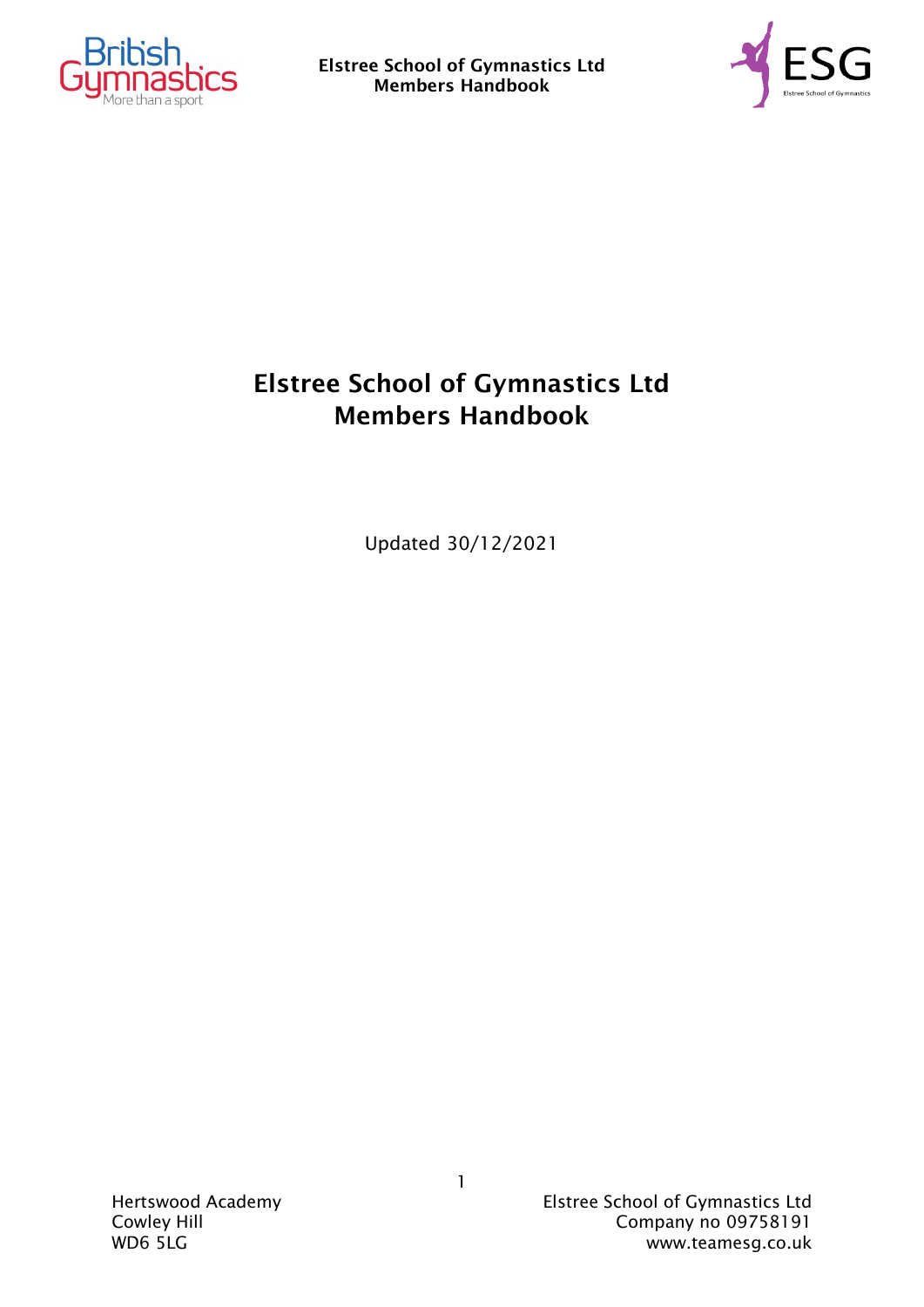



### Elstree School of Gymnastics Ltd Members Handbook

Elstree School of Gymnastics Ltd is committed to safeguarding and protecting the well-being of all its members. Members are encouraged to share any concerns or complaints with a club manager (Lindsay Digweed or Gemma Young) or the club welfare officer (Vanessa Bunn).

This handbook includes all club rules and regulations that gymnasts and parents are required to follow. When enrolling with the club and with British Gymnastics members are agreeing to abide by all British Gymnastics and club rules. As such it is important that all parents read through the members handbook so that they are aware of all club rules. If your child is old enough, gymnasts will also be expected to read their own codes of conduct.

Please note that following new General Data Protection Regulations (GDPR) members are now required to register themselves (or their parent/guardian on their behalf) with British Gymnastics. When registering with British Gymnastics part of the privacy notice includes a statement that the club (Elstree School of Gymnastics Ltd) have permission to use any photos or videos taken for promotional purposes. If you DO NOT wish for your child's image to be used in club promotional materials you will need to put this in writing to [info@teamesg.co.uk](mailto:info@teamesg.co.uk) with the subject line Photo Permission Restriction.

If you have any questions regarding any aspect of the members handbook please email [info@teamesg.co.uk](mailto:info@teamesg.co.uk)

> **Contacts** General Enquiries: [info@teamesg.co.uk](mailto:info@teamesg.co.uk) Welfare Issues Only: [welfare.esg@outlook.com](mailto:welfare.esg@outlook.com)

We can also be contacted via our website or any of our social media pages: Website: [www.teamesg.co.uk](http://www.teamesg.co.uk/) Facebook: Elstree School of Gymnastics Ltd Instagram: TeamESG

Elstree School of Gymnastics Ltd reserve the right to amend the members handbook at any time.

 $\mathcal{P}$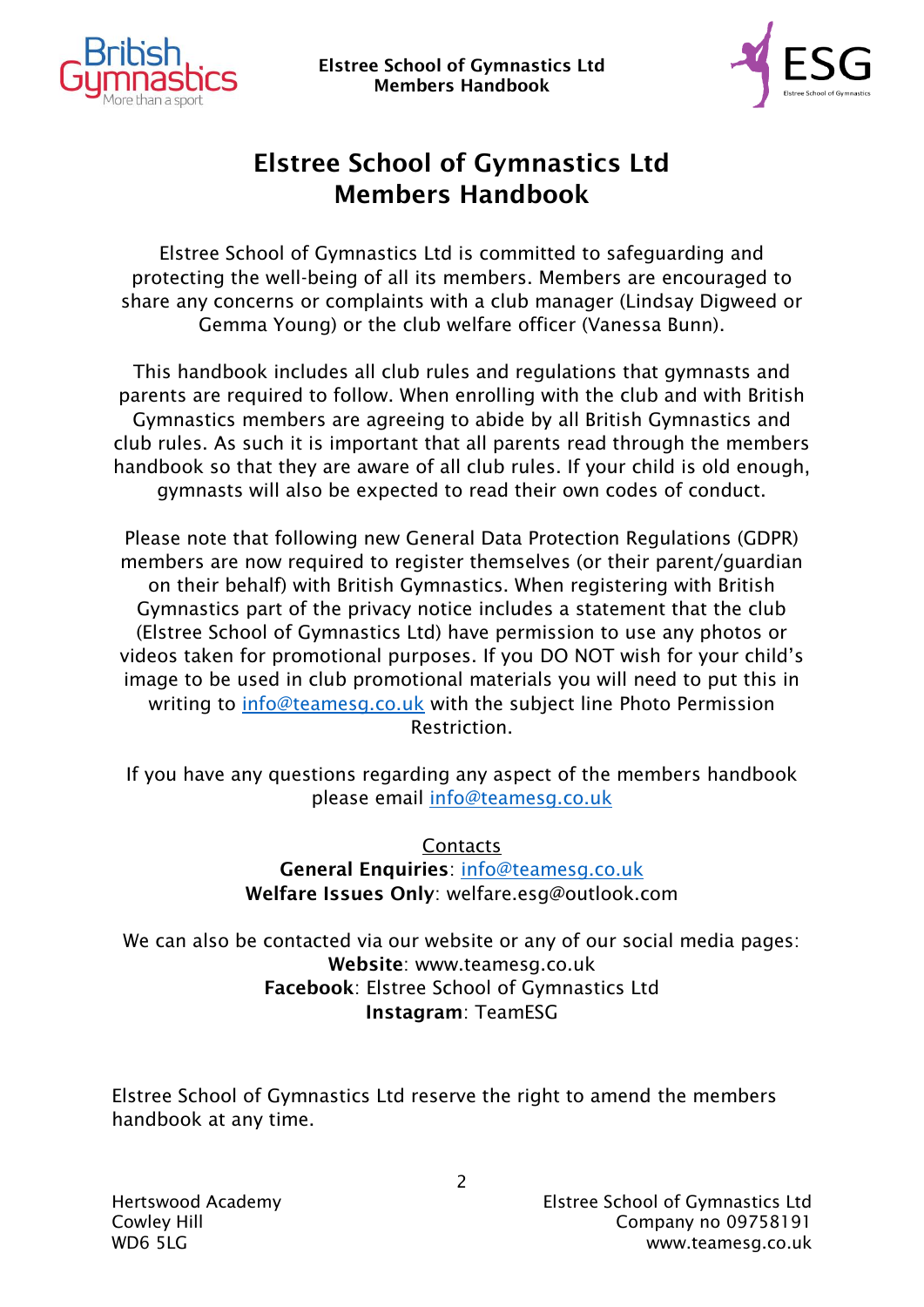



## **Contents**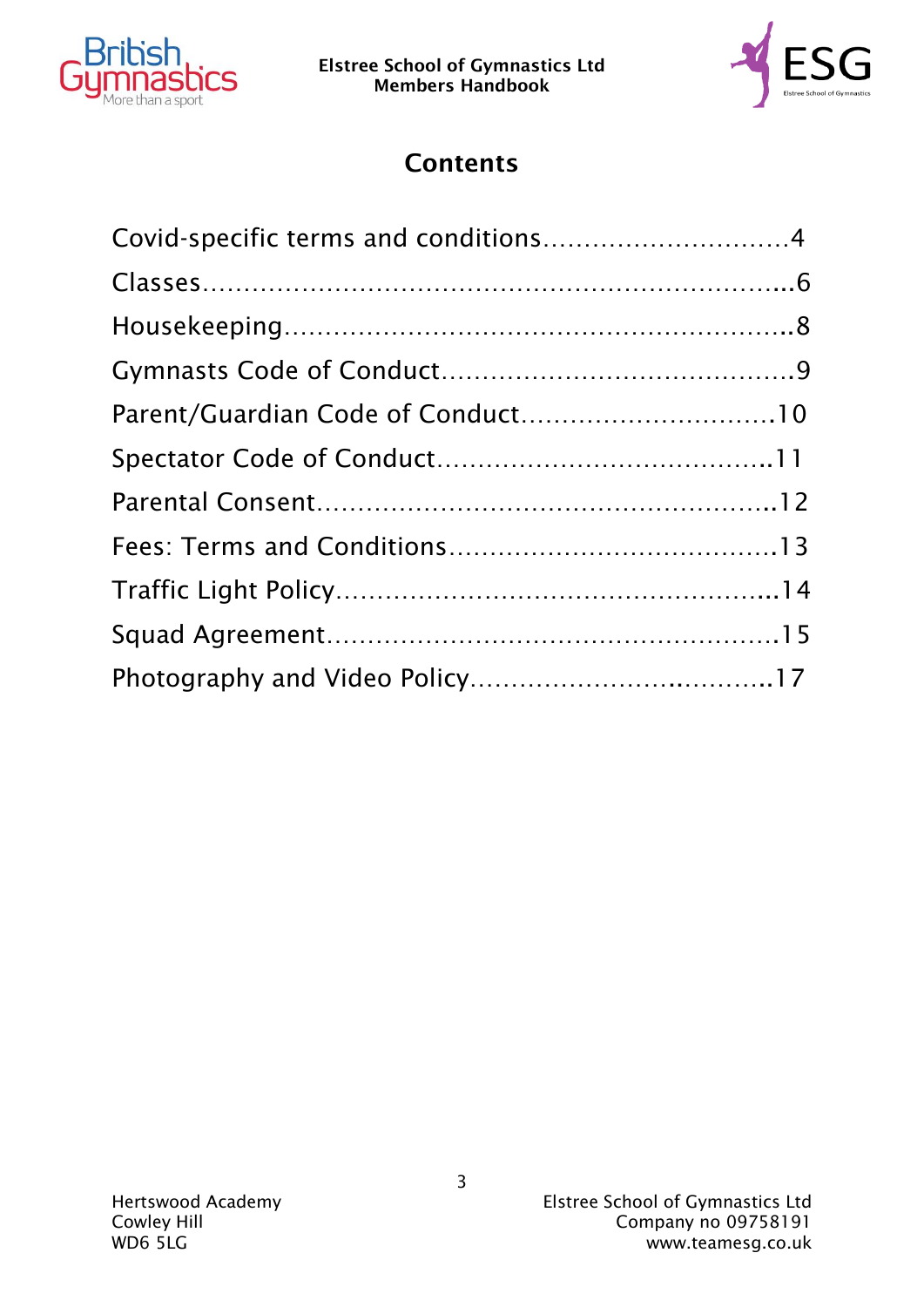



# Covid-specific Terms and Conditions

Covid-specific terms and conditions over-rule normal club rules as listed in the club handbook whilst local or national restrictions are in place

All gymnasts must adhere to current government guidelines in regards to selfisolating. Gymnasts will not be permitted back in the gym until self-isolation has ended, in line with current guidance.

I must ensure my children's medical details are up to date and if necessary communicate with the club to complete a risk assessment for my child's participation.

Drop-off: Entry is at the main doors by the squash courts, accessible directly from the car park. Parents are now permitted in the building but we reserve the right to change this if necessary. Parents are welcome to wear a face mask if they wish.

Belongings: Gymnasts must bring a small bag with them and any of their belongings must stay in their bag. This must include a pack of tissues and a personal bottle of hand sanitiser, a water bottle is optional. When they enter the gym they must also put their shoes in their bag so flip flops are preferable. Coats will not be permitted in the gym so these will need to be left with the adult who is dropping them off. Changing rooms will not be accessible.

Picking up: For all classes gymnasts will be walked to the exit door which will be the fire door off the sports hall, to the right of the main entry door. Parents may now come in to the building but we ask, where possible, to wait outside due to space constraints. We will release children to their parents as we would normally from the gym door.

What happens if face to face classes have to stop again, e.g. due to a local lockdown: In this case the remaining classes in the month will be run on zoom. Our zoom gymfit classes focus on basic skills, fitness, conditioning and flexibility so are also suitable for trampoline gymnasts as they already incorporate these elements in to their face to face classes. As there are no capacity limitations on zoom gymnasts are welcome to attend more classes than they would usually, free of charge. After the end of the month no further charges will be made until we have a set return date. Please note that your child will remain enrolled so you will be charged when we return unless you inform us that they are leaving before the first charge is made.

#### Zoom timetable (to start from the first day of no face to face classes)

Monday to Thursday 4.30-5.15pm: Gymfit (2.5-5 years) suitable for children in Junior and Junior+ classes or younger trampoline gymnasts

Monday to Thursday 5.25-6.20pm: Gymfit (6-9 years) suitable for children in beginner, beginner+, development and trampoline classes

Monday to Thursday 6.30-7.25pm: Gymfit mini squad (Stalder and Gainer squad bubbles only)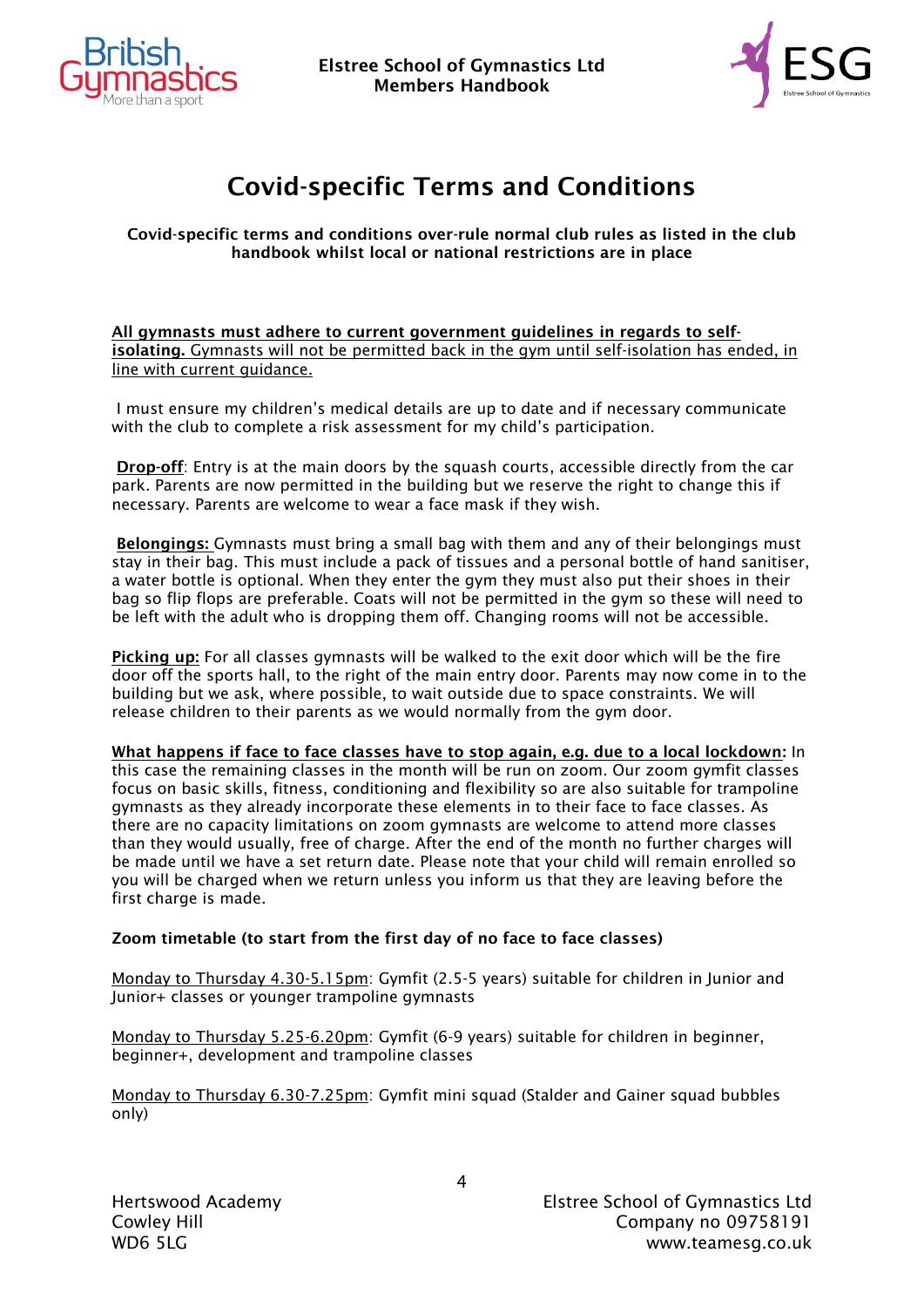



Monday to Thursday 7.35-8.30pm: Gymfit (10+ years) suitable for children in intermediate, advanced and trampoline classes as well as Korbut and Shushanova bubbles

Friday 4.30-5.25pm: Lever and handstand master class (Gainer, Korbut and Shushanova bubbles) gymnasts in other classes welcome to join

Friday 5.25-6.20pm: Strength and flexibility session (Gainer, Korbut and Shushanova bubbles) gymnasts in other classes welcome to join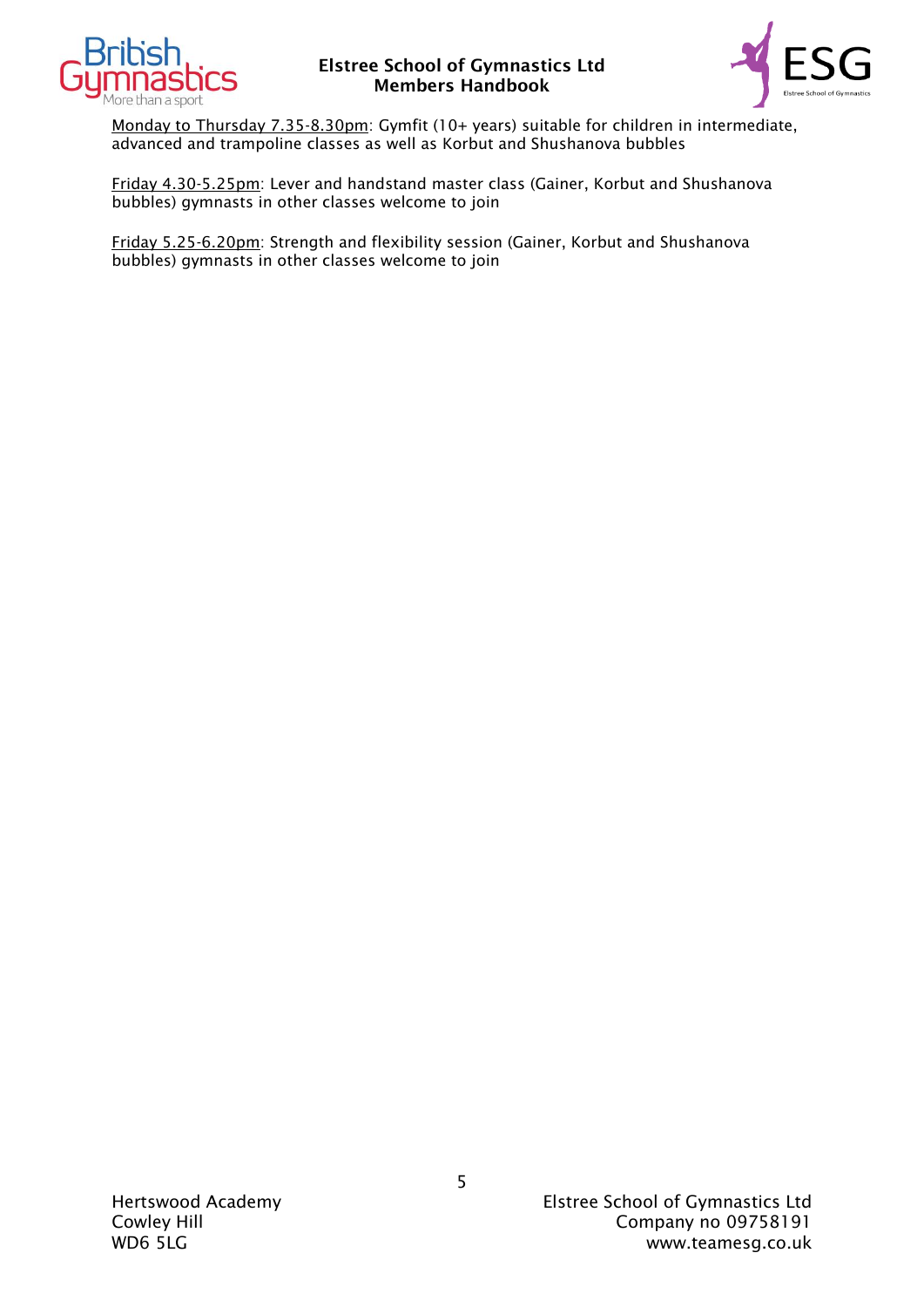



### Classes

Elstree School of Gymnastics Ltd offer a range of classes across a variety of disciplines. Gymnasts typically start out in a beginners recreational class and progress through the stages. Assessments are performed on a rolling basis. Assessments can be accessed on the parent portal at

<https://app.iclasspro.com/portal/teamesg> please note that classes are planned well in advance and we do not accept requests for particular skills to be assessed for a gymnast because a parent believes they have achieved this at home. Talented gymnasts who show potential for a particular discipline may be offered a space in our competitive squad programme.

#### Age dependent classes

All classes work on building strong basics ready for ability-based classes. Classes focus on the fundamentals of gymnastics – balance (beam), rebound (vault), strength (bars), coordination, agility and flexibility (floor). All classes are allocated based on the child's age.

Fizzifun classes: 0-1yrs, 1-2yrs & 2-3yrs parent participation classes Junior: 3-4 years independent preschool class

Junior+: 4-5 years foundation stage class

Beginners: 6+ years beginners class, sometimes children are moved in to our beginners class from age 5 and a half depending on progress and availability Beginner+: although generally an ability based class we do take beginners aged 8+ in this class as well

Trampoline: 4+ years, mixed ability classes

### Ability based classes

After our beginner classes gymnasts move through our ability-based class structure. Assessments are done at each level. Once reaching an advanced stage, gymnasts will be invited to participate in external competitions if this is something they would like to do. However, the focus is always on fun, participation and individual development.

Although our trampoline classes are mixed ability we do also offer 2 hour advanced trampoline classes for gymnasts who are progressing well and would like to train for longer.

#### Squad gymnastics

We also offer competitive squad training in a variety of disciplines. Squads are invitation only and you will be approached about this if the club feel that your child has potential. Gymnasts are generally assessed compared to age related expectations within the specific discipline, please bear in mind that the majority of children will not meet these requirements. Squad gymnastics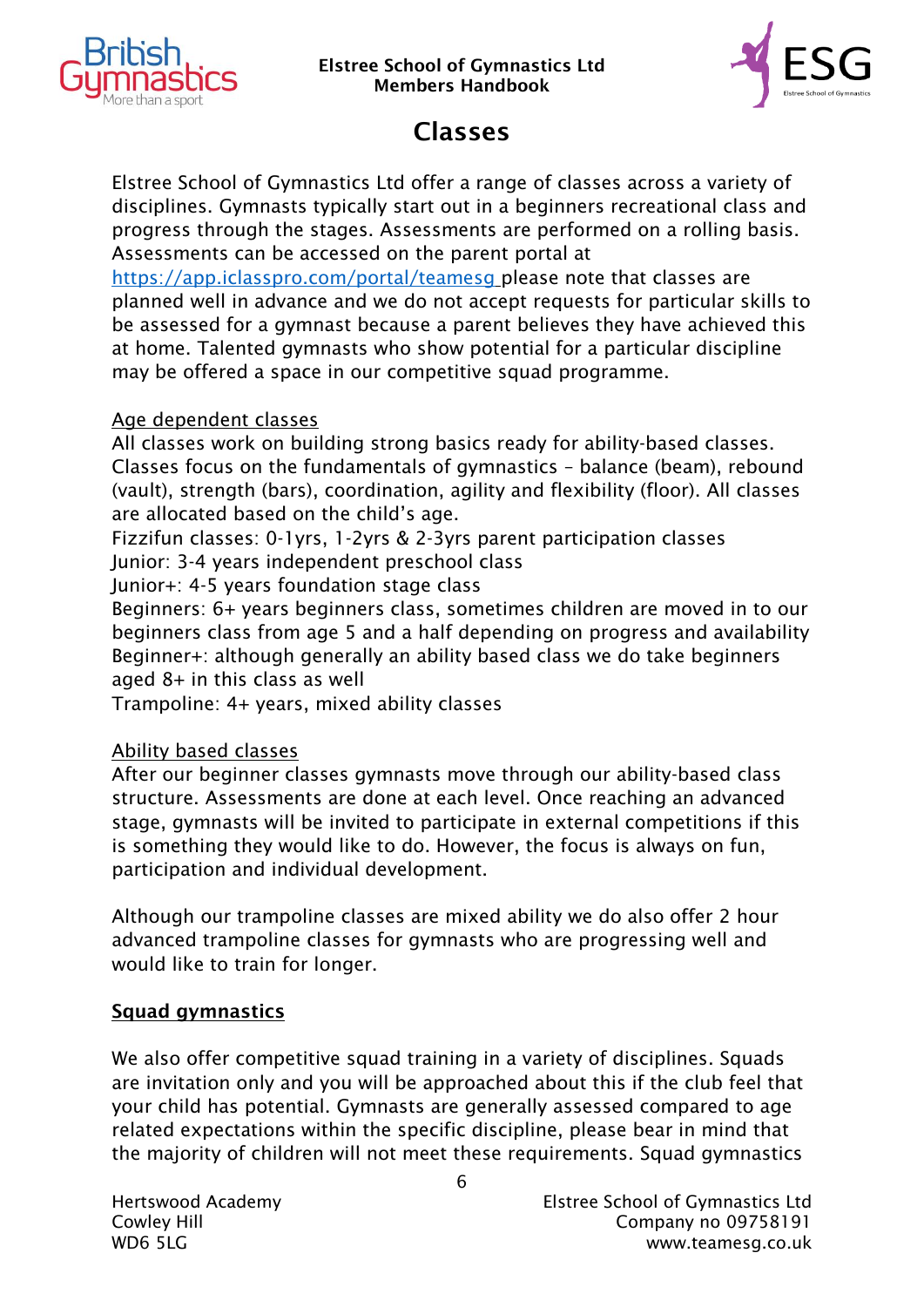



can be very demanding and intensive and can require lots of time and commitment from the gymnast. A squad will train several times a week and gymnasts are expected to participate in all sessions every week. If this is something you are seriously interested in for your child then please speak to a club manager. However please note that as gymnastics is predominantly a children's sport, gymnasts are often selected for a competitive pathway at quite a young age. If gymnasts do not keep up with their age related expectations they may be offered a move to a less intensive squad.

Elstree School of Gymnastics Ltd does not train to an elite standard of gymnastics in any discipline. Very few clubs do train to this standard but if this is something that we believe your child has the potential for we will discuss this with you. Elite gymnasts can train between 20 and 30 hours per week and may be expected to take regular time off of school for training and competitions. Parents are under no obligation to trial their child at an elite club if they do not wish to go down this pathway. Equally, if this is a pathway that you are especially interested in for your child then please feel free to raise this with a club manager. We can then organise a discussion about realistic options and expectations between the parents, club managers and gymnasts coaches.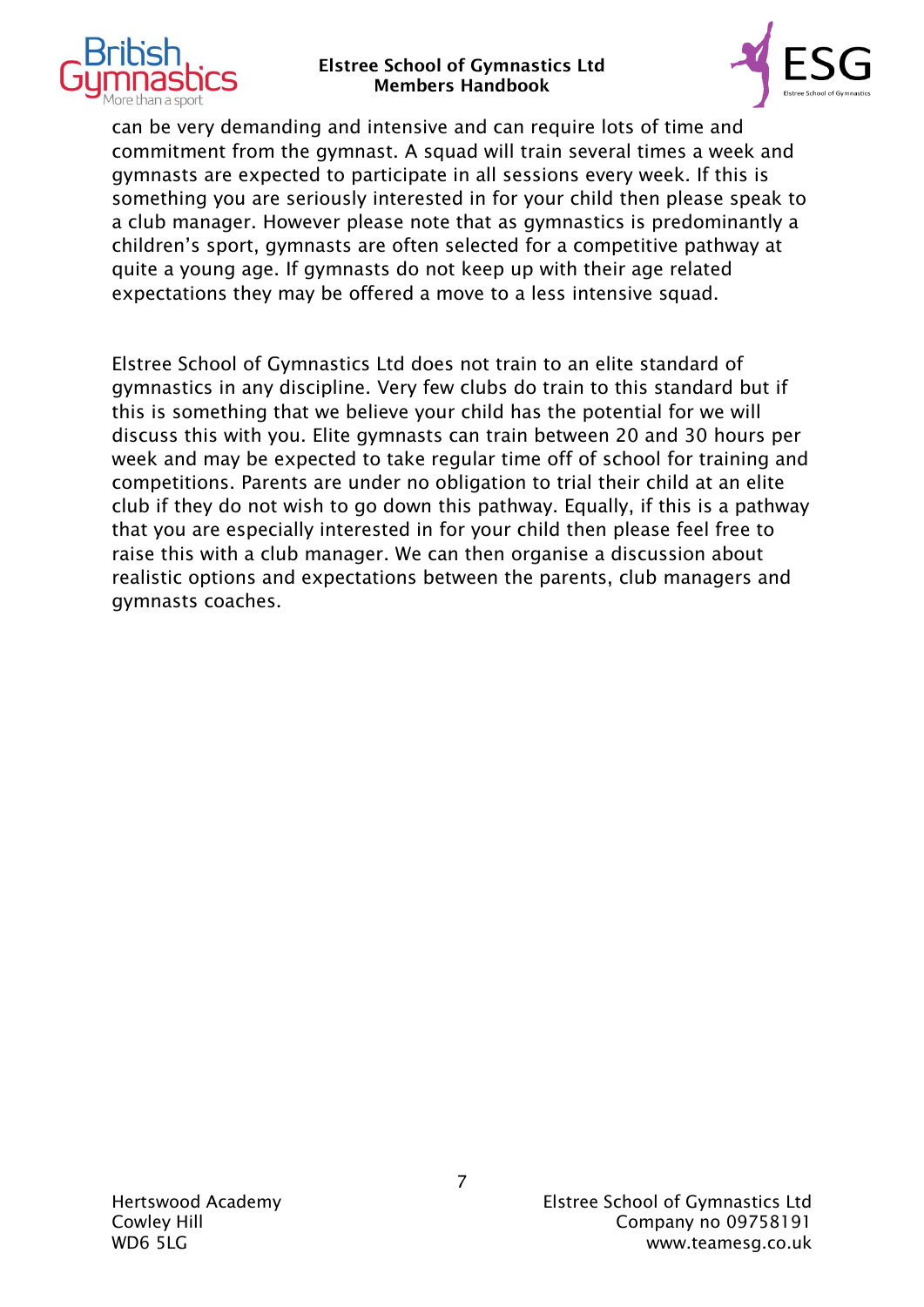



# Housekeeping Rules

- No jewellery may be worn whilst participating in gymnastics in line with British Gymnastics' jewellery policy
- Long hair must be securely tied back
- Gymnasts must have bare feet for gymnastics and tumbling classes
- Gymnasts must have socks or DMT shoes for trampoline and DMT classes
- Appropriate clothing must be worn
	- $\circ$  Inappropriate clothing includes but is not limited to denim. skirts, tutus, and items with zips and tassels
- Nails must be kept a reasonable length so as not to risk injury to coaches and gymnasts
- Please wait outside the gym until you are asked to come in by a coach
- Please go to the toilet before class. All toilet and water breaks must be permitted by the coach
- No belongings are allowed in the gym, this includes mobile phones. Please be aware that as there are no lockers in the changing rooms we strongly advise leaving valuables at home. The club will take no responsibility for lost or stolen items
- No food or chewing gum is allowed in the gym
- Please inform your coach of any illness or injury before warm up
- Outdoor shoes are not permitted in the gym and must be removed before entering
- Club closures: The club is closed for two weeks at Christmas. Please note that this is also a holiday for coaches and as such we may take longer to respond to emails during this time.

Elstree School of Gymnastics Ltd will not tolerate abusive behaviour of any kind towards its staff and volunteers and reserve the right to terminate any gymnasts membership if they or their accompanying adult cannot behave appropriately in the setting.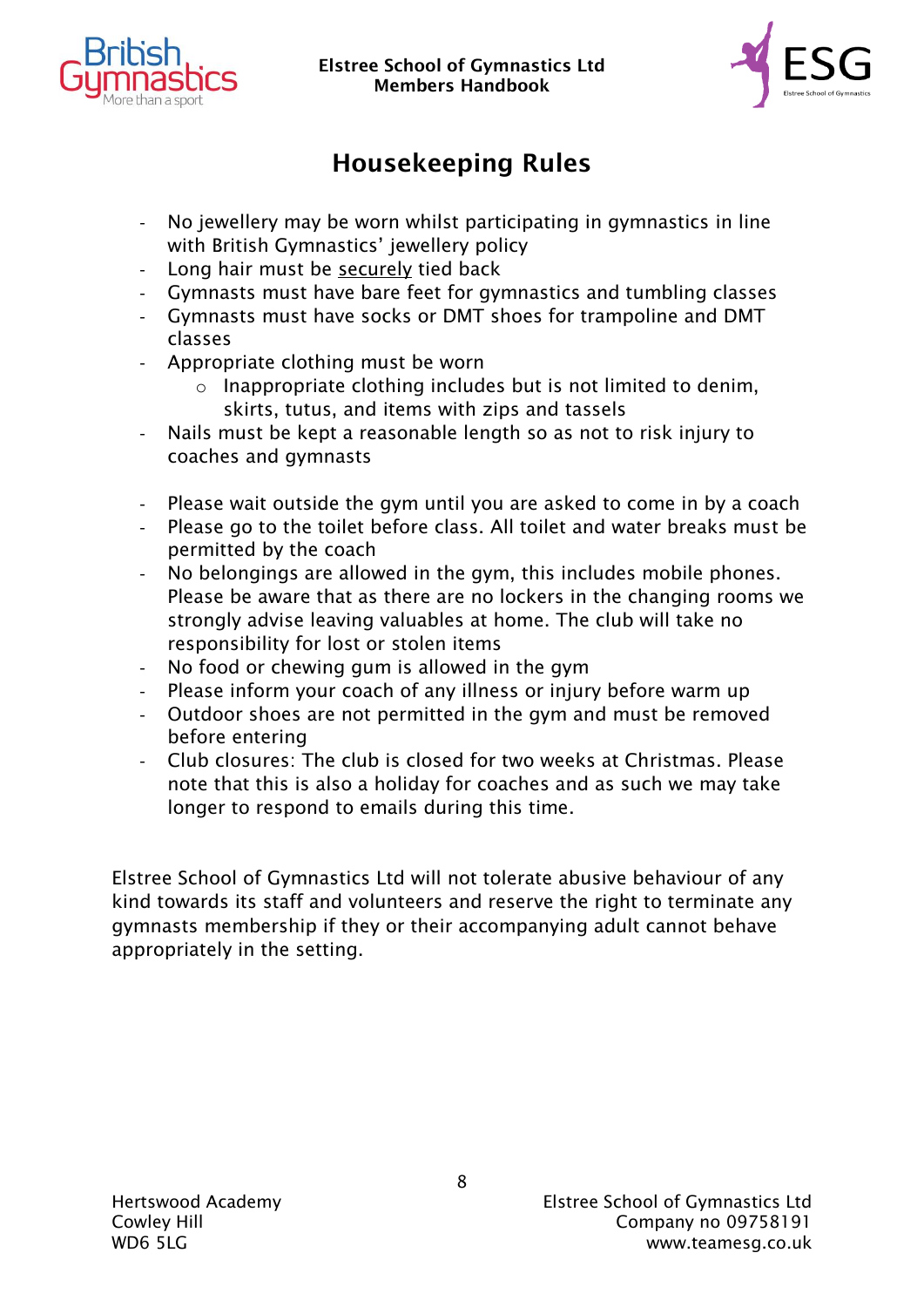



# Gymnasts Code of Conduct

As a gymnast it is important that you abide by our codes of conduct. We ask that you do the following:

- I will support my fellow gymnasts in all that they do, providing praise and support
- I will always try my best
- I will show respect and understanding for the safety and welfare of others
- I will show respect for my coach and endeavour to complete whatever is asked of me to the best of my abilities
- I will treat all equipment with respect
- I understand that it is my responsibility to ensure I bring everything I need to my training sessions
- I will learn my routines in time for all events
- I will always show respect for coaches, judges, officials and final decisions in competition
- I will be aware and considerate of other users of the facility
- I will use appropriate language at all times
- I will not smoke or consume alcohol or illicit drugs whilst representing the club at events or in club uniform
- I am conscious that when I am in club uniform I am representing the club wherever I may be and as such will behave appropriately
- I understand that to be a member of the club I must also be a member of British Gymnastics and as such also agree to abide by their codes of conduct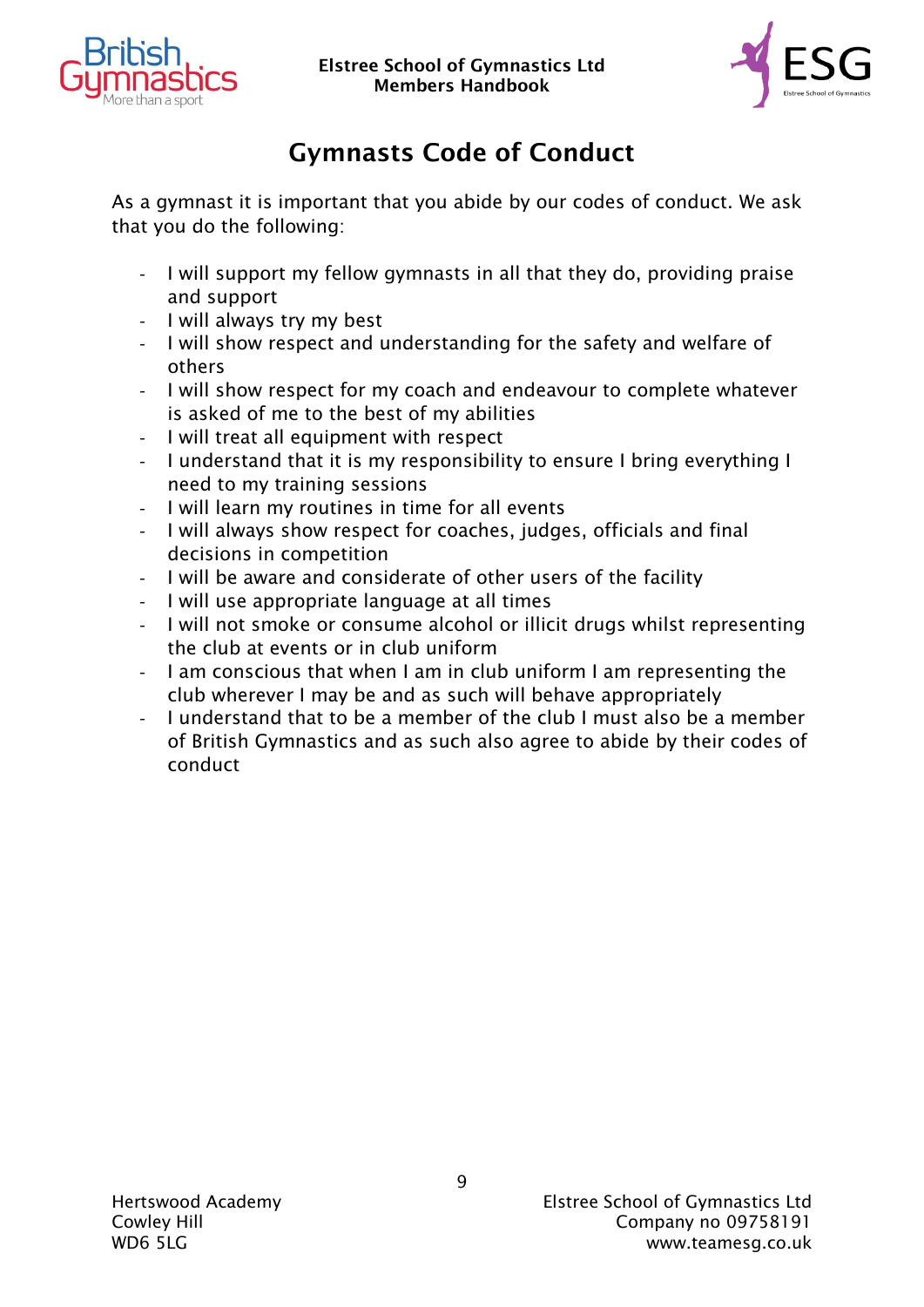



# Parents/Guardians Code of Conduct

As a parent/guardian it is important that you abide by our codes of conduct. We ask that you do the following:

- Try to establish good communication with the club, coaches and officials for the benefit of all
- Never force your child to take part in sport and do not punish them for poor performance or making mistakes
- Support your child's involvement and help them enjoy their sport
- Please put any comments, concerns or queries you may have in writing to [info@teamesg.co.uk](mailto:info@teamesg.co.uk) where possible rather than speaking to the coach at the door as this can takes their time away from the gymnasts
- Ensure your child is on time for their class and you are prompt in picking them up
- Be aware and considerate of other users of the facility
- Use appropriate language when in the setting
- Gymnasts under the age of 11 must be dropped to and collected from the gym door by a responsible adult, they are not permitted to be in the building unsupervised
- Children aged 11 or over are permitted to arrive at and leave the gym unsupervised, however if the club receive reports of irresponsible behaviour these gymnasts will be required to be dropped to and collected from the door by a responsible adult
- Parents and gymnasts are asked to wait at the gym door at the beginning/end of each class. Only gymnasts and coaches are permitted in the gym

A coach will open the gym door when the class is ready, please do not ask if your child can come in early as this will not be permitted

- If your child is to be collected by an adult they are not usually collected by then please inform a coach before the session
- Please ensure your child goes to the toilet before starting their class, toilet breaks are disruptive and can affect the running of the whole class
- Please show respect for staff
- There is no smoking on the premises, please go off site if you wish to do this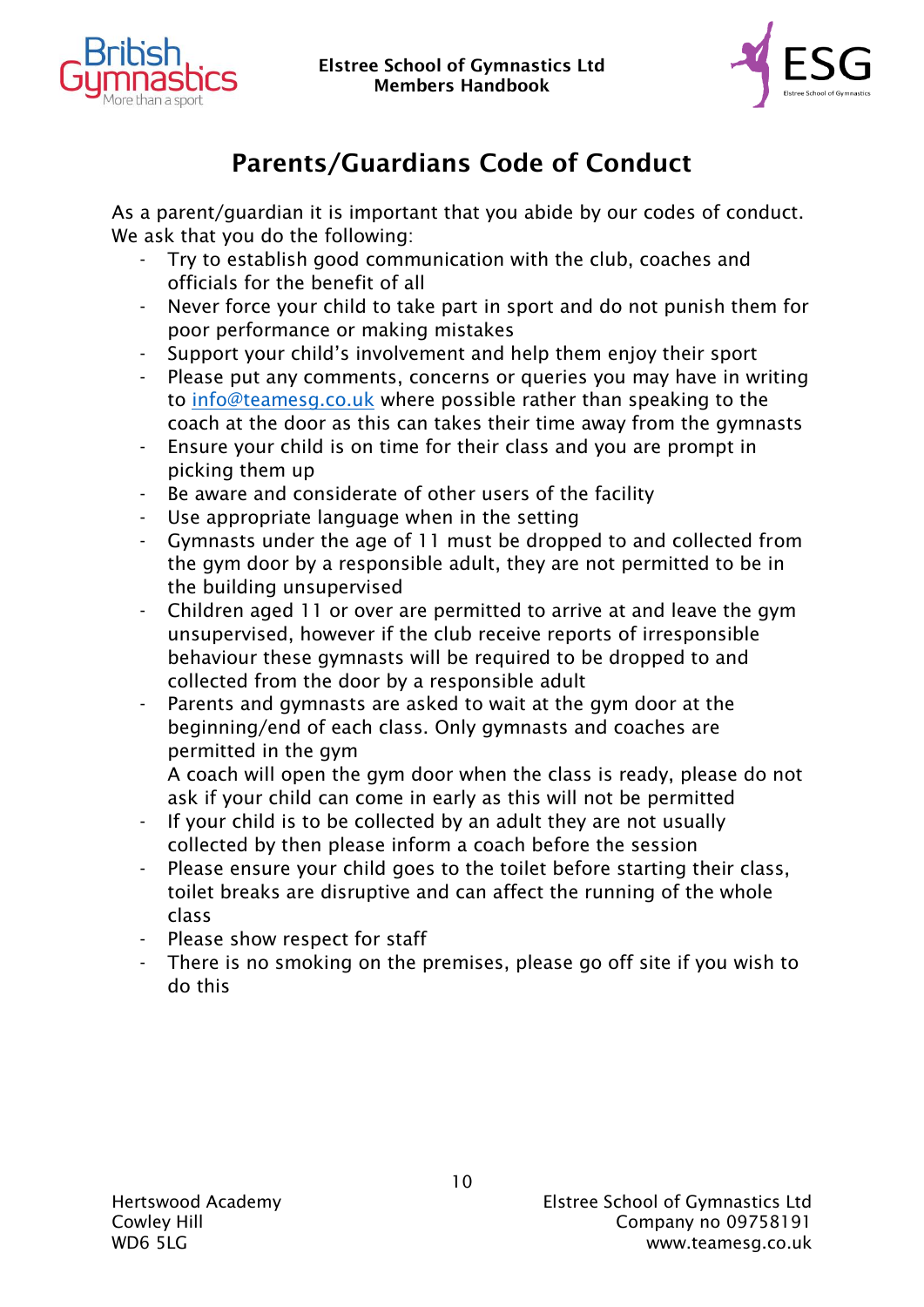



# Spectators Code of Conduct

There are additional rules to follow for competitions and displays and these must be adhered to by all spectators. If you will be bringing friends and family with you to an event it is your responsibility to ensure they are aware of what is expected of them.

- Please help your child prepare for each event by learning their routines and respect that the coach has the right to withdraw a gymnast from an event at any time if they feel they are not ready
- Gymnasts must attend all sessions during the two week period immediately preceding an event. Failing to meet this criteria for any reason will result in your child being withdrawn from the event in question
- Parents agree to purchase the appropriate club leotard and tracksuit for the competition being entered. Gymnasts must wear plain black or white trainers to club events
- Respect coaches, judges and final decisions do not challenge or argue with officials
- Please set a good example for your child and help them to develop a good sense of sportsmanship by applauding all and recognising effort not just good results
- Parents are permitted to take photos and/or videos during open club events for their own use. We ask that nothing is published on social media of another person's child without their express permission, you can blur or cover faces of other gymnasts if you do not have permission
- Praise effort over skills; praise attitude over results
- Please understand that whilst coaches will prepare the gymnasts as best they can for an event they cannot control what happens on the day including the gymnast's own performance, other gymnasts' performance and the opinions of the judges
- The 24 hour rule: Following an event, particularly a competitive one, coaches will not discuss performance or analyse results with gymnasts or parents for at least 24 hours. We respectfully request that you also stick to this rule. While deconstruction of a performance can be a useful coaching tool it can wait until your child is next in the gym. Instead take this time to praise their effort, their sportsmanship and their resilience – whatever the results.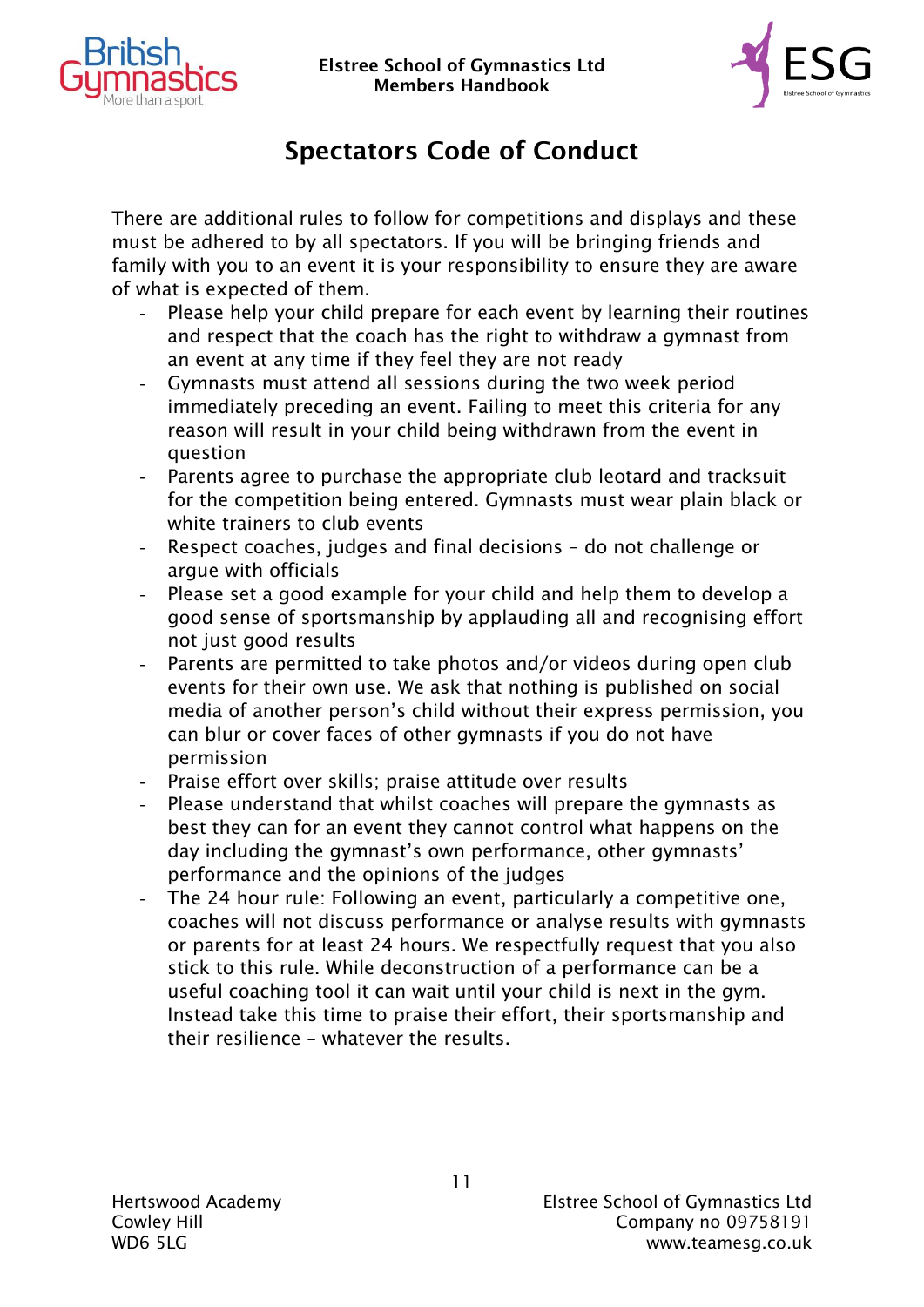



# Parental Consent

- I confirm that my child is physically fit and healthy and I will undertake to advise the club of any change. I consider him/her capable of taking part in sport
- I will inform the club if my child is ill, injured or unable to attend for any reason
- I have completed the section on medical details and give consent that in the event of any illness or accident any necessary treatment can be administered
- I understand that as with all sport there is a risk of injury and the gymnastics club cannot be held liable unless negligence is proven
- In becoming a member of the club I declare that I am aware of the element of risk involved and while I accept that the coaches and event personnel will take precautions to prevent accidents, I understand that they may not be held responsible for loss, damage or injury to my child
- I am aware that photographs and video footage may be taken in classes and at events for coaching and promotional purposes
- I understand that if I do not wish for video or photographs of my child to be used in promotional materials I need to inform the club in writing via email on [info@teamesg.co.uk](mailto:info@teamesg.co.uk) with the subject heading Photo Permission Restriction
- I will ensure my child is appropriately prepared for their class including wearing appropriate clothing, long hair tied back and all jewellery removed
- I agree to inform both British Gymnastics and the club of any relevant changes e.g. change of address
- I understand that whilst I am able to leave the site during my child's class it is my responsibility to ensure the club has my up to date contact details in case of an emergency and to ensure that I return promptly for the end of the class
- I agree to pay all fees owed for the space allocated to my child and understand that I will not be entitled to a refund if I choose to withdraw my child after fees have been taken for that month. I understand that my child may not be permitted entry to his/her class if fees are outstanding.

#### All communication is done via email and as such by joining the club you consent to the club contacting you via this method and by phone in the case of emergency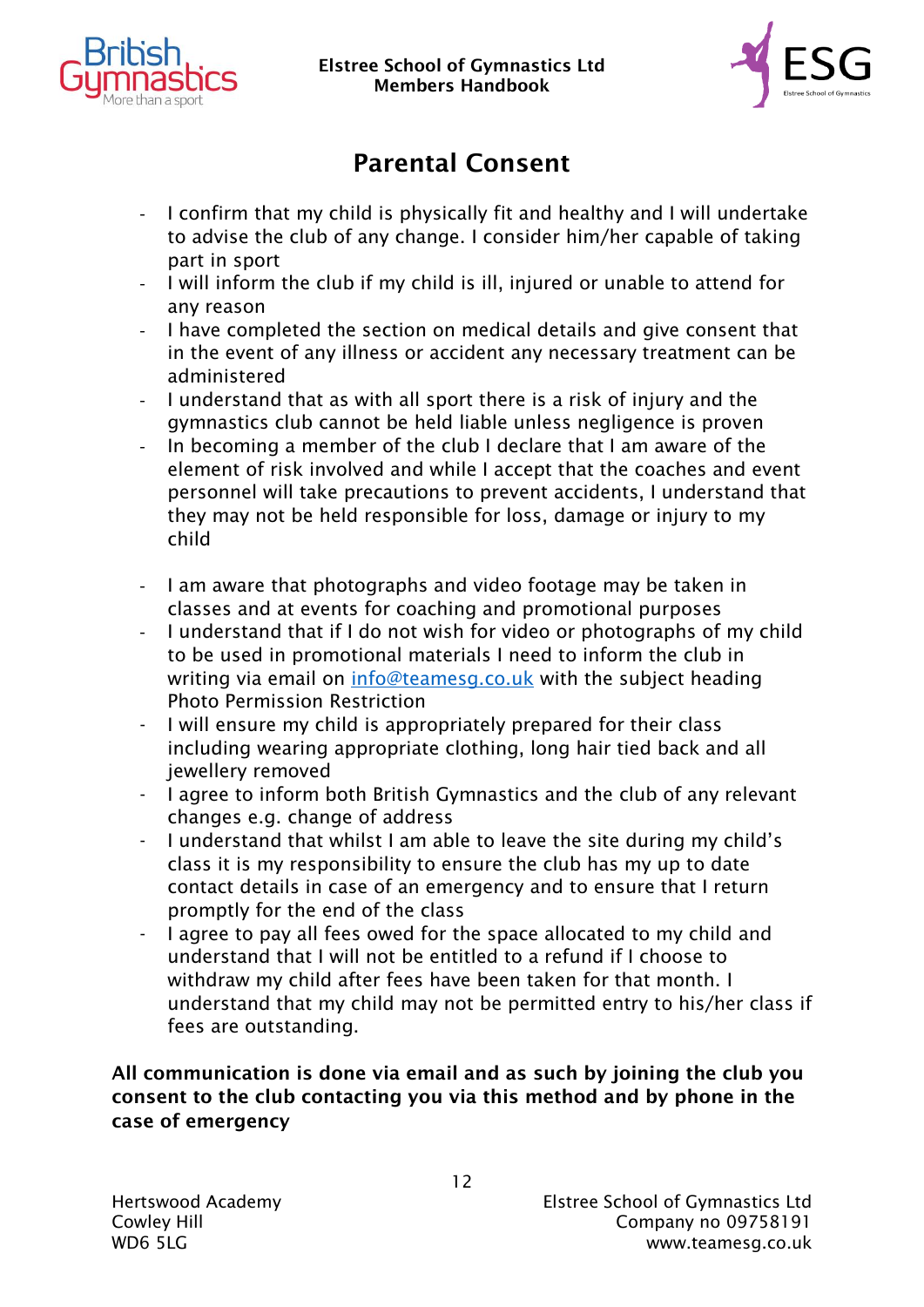



### Fees: Terms and Conditions

- All class fees are payable by card charge on the  $1<sup>st</sup>$  of each month, or the next working day
- Members are required to store card details on file for charges to be added each month, members without a registered card will be issued a £10 admin fee each month this is not rectified
- On occasion payments may not go through due to insufficient funds, expired cards, your bank flagging the transaction as possible fraud or because your card type does not permit the type of charge. If this happens you will be notified by email and cards will then be run again on the  $8<sup>th</sup>$  of the month and then the 15<sup>th</sup> of the month, or next working day. If you have not uploaded a new card or contacted your bank to permit the charges by the  $15<sup>th</sup>$  of the month a £10 admin fee will be added
- All fees are averaged across the year to one monthly amount for parents convenience. Recreational fees are averaged across 11 months with no fees taken on 1st August. Squad fees are averaged across 12 months and include all holiday training hours
- We require a minimum of 7 days notice to cancel enrolment, this can be done via the parent portal at

<https://app.iclasspro.com/portal/teamesg> via the 'drop class' request.

- Once fees have been taken for a given month your child will remain enrolled until the end of that month regardless of the date you give notice, refunds are not issued for leaving mid-month. Verbal notice or cancellation of your credit card charges will not be accepted
- For clarity if you give notice any date between the  $1<sup>st</sup>$  and  $21<sup>st</sup>$  of any month your child will remain enrolled until the end of that month. After this date, depending on how many days in a particular month, your child will remain enrolled for a further 7 days or the end of the month, whichever is longer.
- We reserve the right to refuse entry to any child with outstanding fees, this includes miscellaneous charges
- If you fail to keep on top of fees your child's space may be reallocated
- Entry fees for competitions, displays and other events are due in full by the date provided. Failure to pay by this date will result in your child not participating in the event in question
- I understand that all payments are non-refundable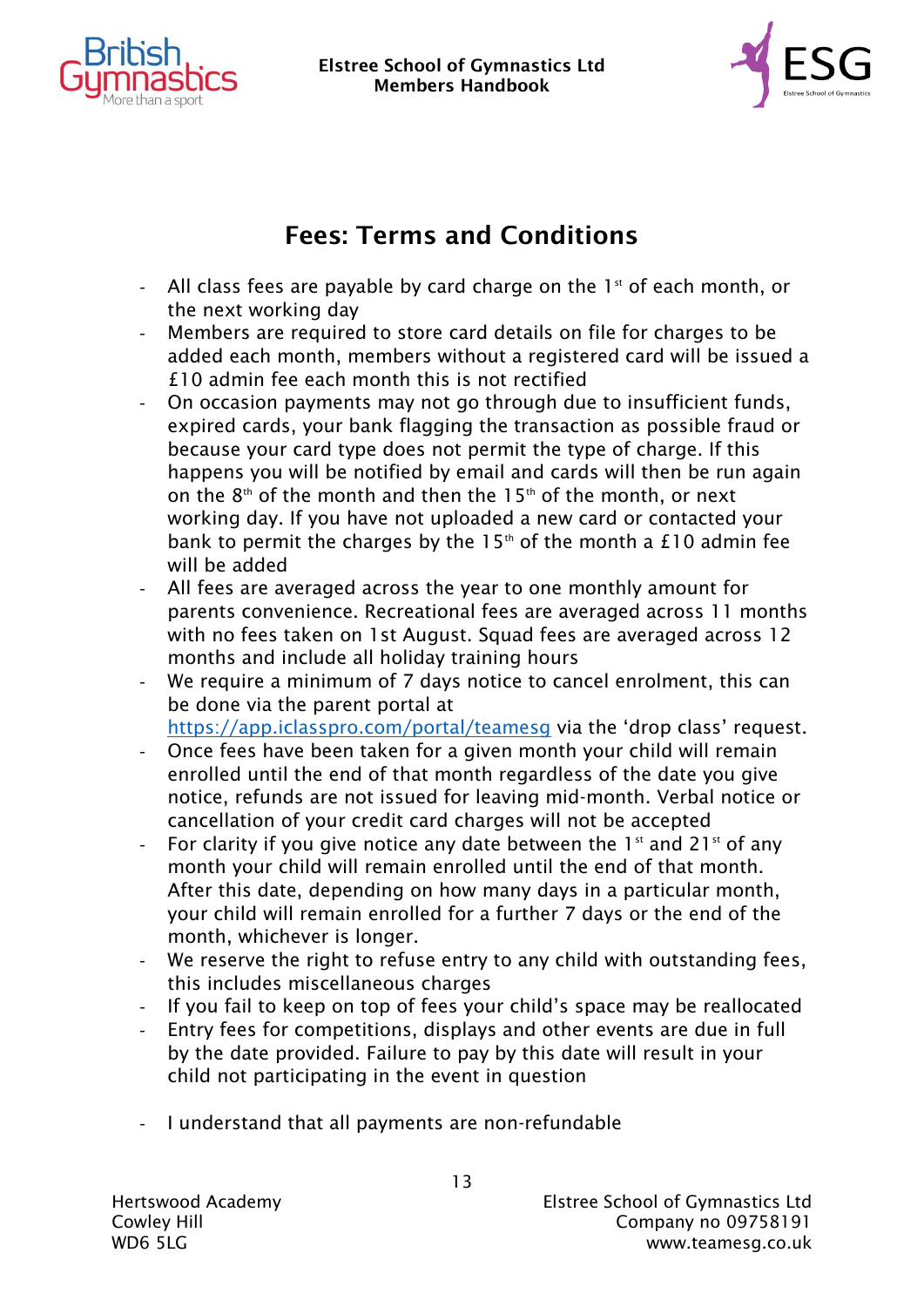



- I understand that on occasion classes may not be able to run for a variety of reasons including but not limited to school functions, severe weather, building breakdown or coach sickness. When this happens make up tokens will be issued for each cancelled class
- Credits and make up tokens are never given for personal holidays, religious festivals or if your child changes their mind about participation. We are also unable to facilitate alternative classes for your child if they cannot attend one week due to the majority of our classes being at capacity.
- Ad hoc charges: I understand that I may be charged for selected items if I do not provide them for my child and they are considered necessary for training e.g. socks for trampoline (£1 per pair)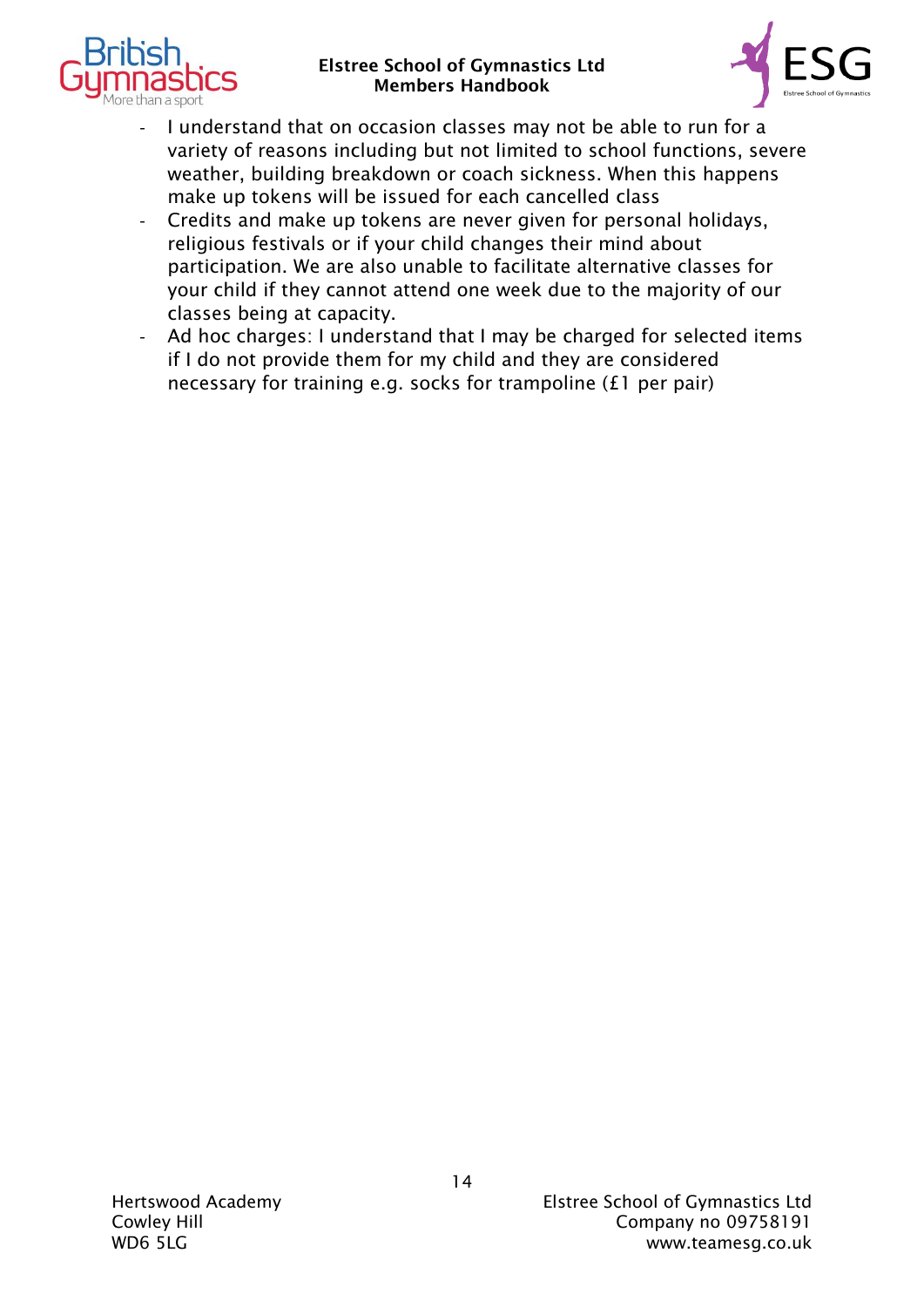



# Traffic Light Policy

ESG want everyone to be safe when participating in gymnastics. To ensure consistent safe behaviours are demonstrated a traffic light system is used and is especially important for acro classes where gymnasts are responsible for others safety as well as their own. This applies to all skills including tumbles, balances and throws.

NOTE: For skills performed in pairs and groups (i.e. balances and throws) the amber or green light is for that specific group of gymnasts only – it does not apply to a gymnast when in a different group. For example, if Max and Tyler's shoulder balance has been given a green light and Lewis and Jayden's shoulder balance has also been given a green light, Max and Jayden would still not be allowed to perform a shoulder balance together unspotted until theirs has been given a green light too.

#### Safe: A skill that has been given a green light is considered safe and can be performed without spotters. Green light skills may be downgraded if unsafe or dangerous practice is demonstrated.

Not yet safe: Skills that are currently being worked on may be given an amber light. A skill that has been given an amber light may be performed only when there are sufficient spotters to make sure everyone is safe. For certain skills the spotters will only be allowed to be coaches – this will be specified when the amber light is given. Amber light skills may be downgraded if dangerous practice is demonstrated.

Dangerous: Any skill that has not been given a green or amber light is considered to have a red light. These skills are considered dangerous and are not allowed to be practiced in the gym unless under the direct supervision of a suitably qualified coach. If there is a skill you would like to learn then please discuss this with your coach.

Anyone not following the traffic light system will be given a warning. If this happens again you will be asked to sit out the rest of the session and the collecting parent/guardian will be informed that this has happened. If behaviour is considered particularly dangerous you will be asked to sit out immediately and if dangerous or reckless behaviour continues you may be asked to leave the class in question.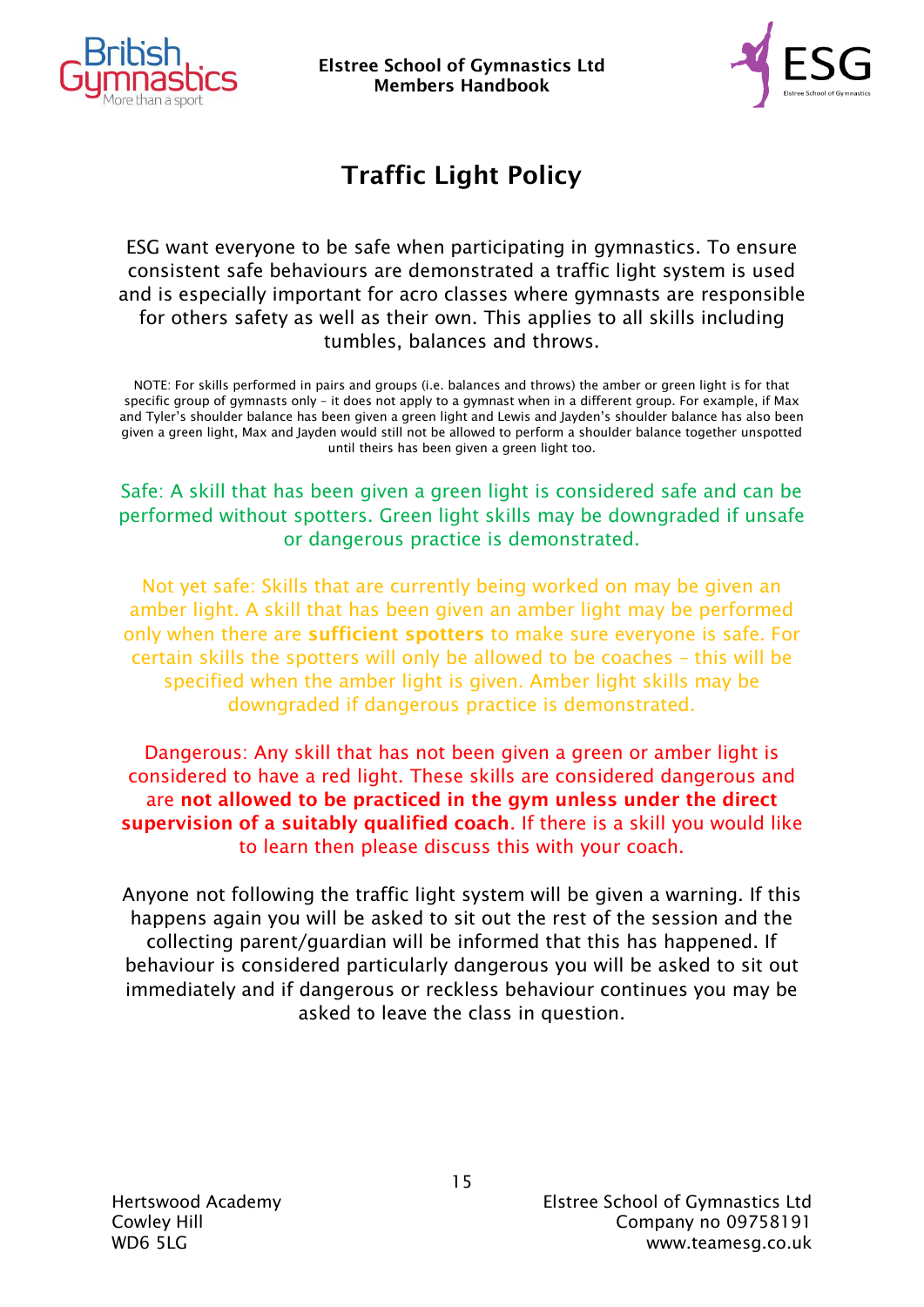



## Squad Agreement

Squad gymnasts are expected to adhere to additional rules as part of the squad programme and should consider these carefully before accepting a squad place.

- There is a minimum attendance of 80% expected across the year with all absences being put on to the portal so that coaches are made aware. I understand that telling a coach verbally or via personal communication where I may have access to this is not considered an appropriate method of informing the club of absence
- I understand that normal training hours run during term time with holiday training hours being different. I understand that holiday training hours are also subject to attendance requirements
- I understand that training term dates will be in line with Hertswood Academy. If for any reason my child's school term dates do not line up with Hertswood Academy and my child is unable to attend holiday training hours this will not affect my child's attendance percentage but that alternative training unfortunately cannot be provided
- I understand that no credits will be applied for any missed training hours
- I am aware that squad training runs 48 weeks a year with two weeks off at Christmas and two weeks off during the summer holidays
- I will endeavour to be 10 minutes early to each class to enable the class to start on time. I understand that it is especially important for my child to be ready to start work as soon as the class starts in order to make the most of the training time
- I understand that if my child is injured they may still be expected to attend training to participate in modified training suitable for their injury. All exercises will be risk assessed to the child's individual circumstances including injury severity and gymnast age/maturity
- I understand that the two weeks before competitions and events 100% attendance is mandatory except in the case of severe illness. I understand that even in the case of permitted absence due to severe illness my child may still be withdrawn from the even in question due to lack of attendance
- I will support my child's commitment to learning by encouraging the completion of any conditioning homework that may be sent home
- I will not attempt to coach my child or correct technique unless given direct instructions by my child's coach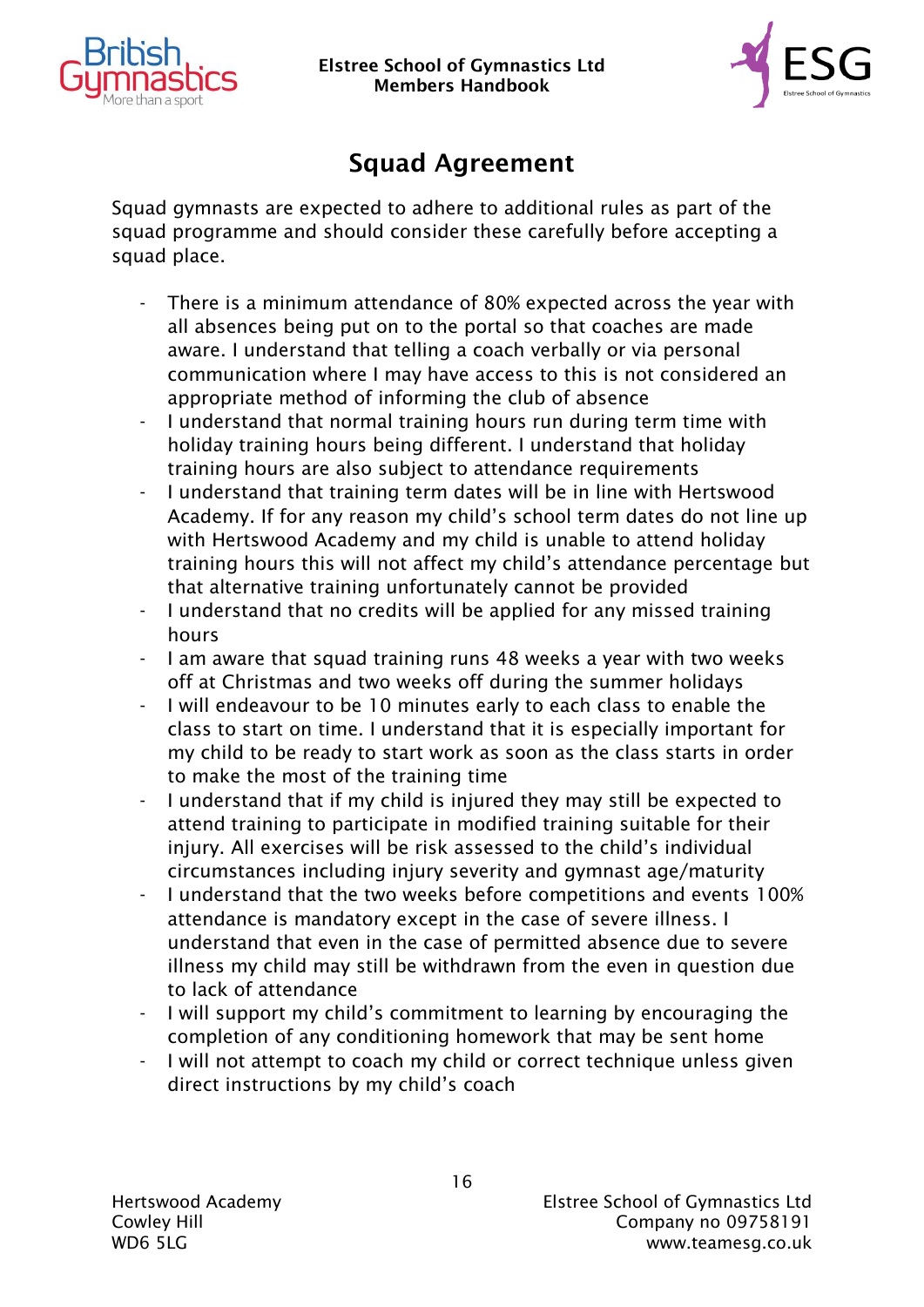



#### Squad Agreement cont.

- I understand that in agreeing to enrol in the squad programme there are additional costs that will be incurred and that I will be informed of these when they need to be purchased/paid for. Additional items may include depending on the squad:
	- o Squad training leotard
	- o Grips, wristbands and loops
	- o Indoor trainers
	- o DMT shoes
	- o Membership upgrade fees when entering eligible competitions
	- o Bespoke competition leotard and bespoke tracksuit for competitions at county level or above including all NDP competitions
	- o Bespoke or recreation club tracksuit for all local and friendly competitions
- I understand that my child must wear their squad training leotard or club crop set on the first training session of every month.

I understand that by failing to adhere to the squad agreement my child may be removed from the squad programme at any time.